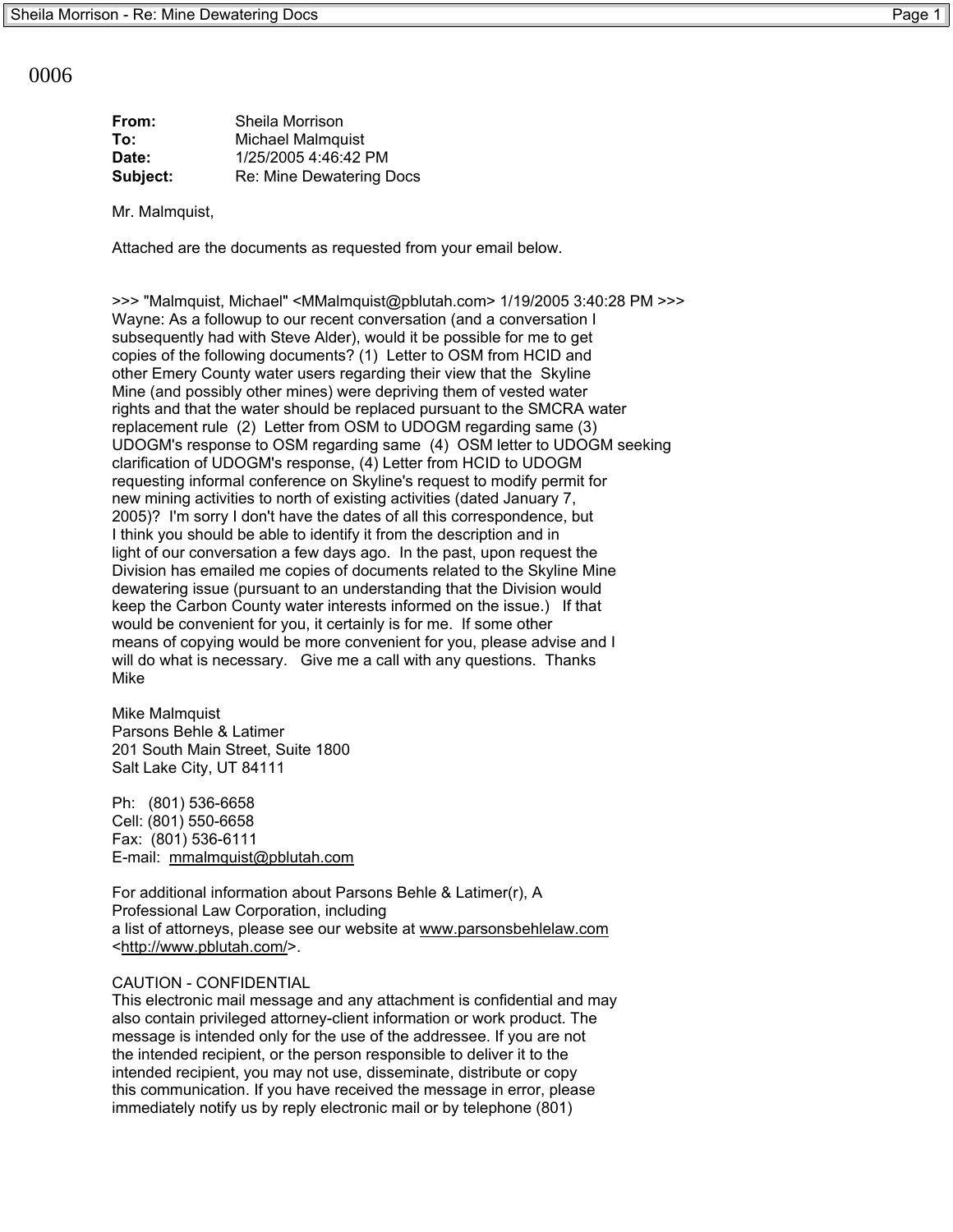532-1234, and delete this original message. Thank you.

**CC:** Wayne Hedberg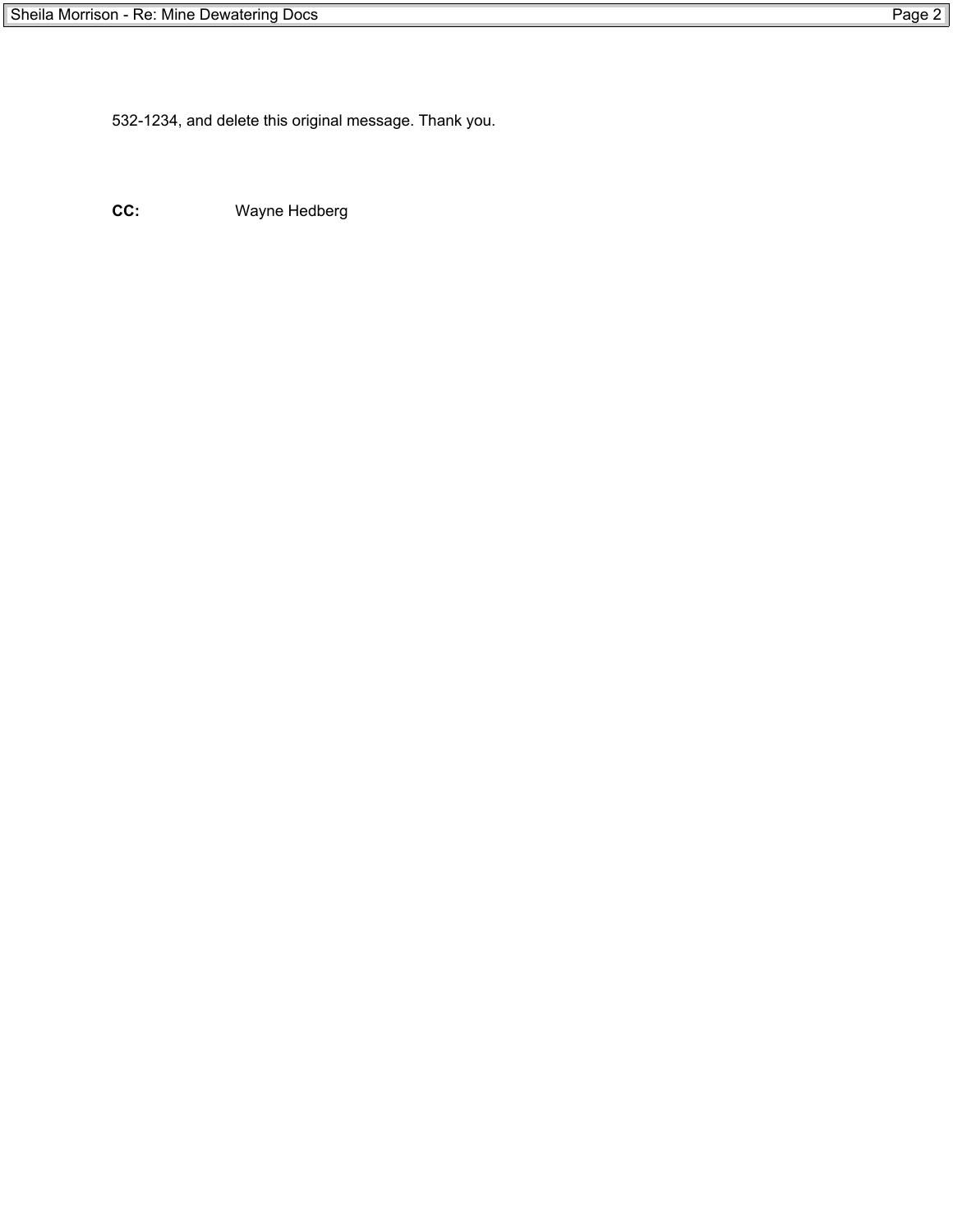10/26/2004 12:50 FAX 435 381 2522 **21005** File OSM/qualuation<br>2005<br>CC: Pam<br>Wayne  $0031$ October 13, 2004 Mitch Rollings, OSM Τ٥. From: Huntington Cleveland Irrigation Company (HCIC) Cottonwood Creek Consolidated Irrigation Company (CCCIC) RECEIVED Muddy Irrigation Company (MIC) Ferron Canal and Reservoir Company (FCRC) OCT 2 6 2004 DIV. OF OIL, GAS & MINING Water Rights - Affects of mining and industrial activity RE: This letter is to clarify the position of the above listed irrigation companies in regards to the affects of mining on water rights in their drainages. The water in San Rafael River and Muddy Creek drainage is fully appropriated. Any activity that affects water in these drainages directly affects the appropriated rights of that drainage. If mining in a particular drainage diverts water from that drainage, or in any other way affects the yield of that drainage, now or in the future, that water must be replaced or a settlement mitigated so that those holding the water rights are not harmed in any way. All water in a drainage is hydrologically related. When water is removed from a mined area it will be replaced with surface water which would otherwise enter the appropriated system. It doesn't matter if that water is determined to be so-called old water or water flowing from a spring. If it is lost or removed from that drainage, it is the responsibility of the mining company to replace or satisfactorily mitigate the impact of their actions. The regulatory agencies are responsible to safeguard the water users in this regard. It is the responsibility of DOGM to enforce the state laws and see that this replacement or mitigation occurs in a timely manner. Further, it is the responsibility of DOGM to include the cost of water replacement as part of the mine's reclamation bonding. The Skyline Mine has, and is, pumping thousands of acre feet of water from the Huntington Creek drainage into the Price River drainage, resulting in water shortages to irrigators and industry who hold the appropriated water rights on Huntington Creek. SUFCO Mine continues to pump water from the Muddy Creek drainage into the Quitchupah drainage, resulting in hundreds of acre feet unavailable to the users and owners of the appropriated water rights on the Muddy Creek. We have witnessed the drying up of natural springs on the Gentry Mountain, Bear Canyon, East Mountain (Roans Canyon), Trail Mountain, and on the Muddy Creek drainage. All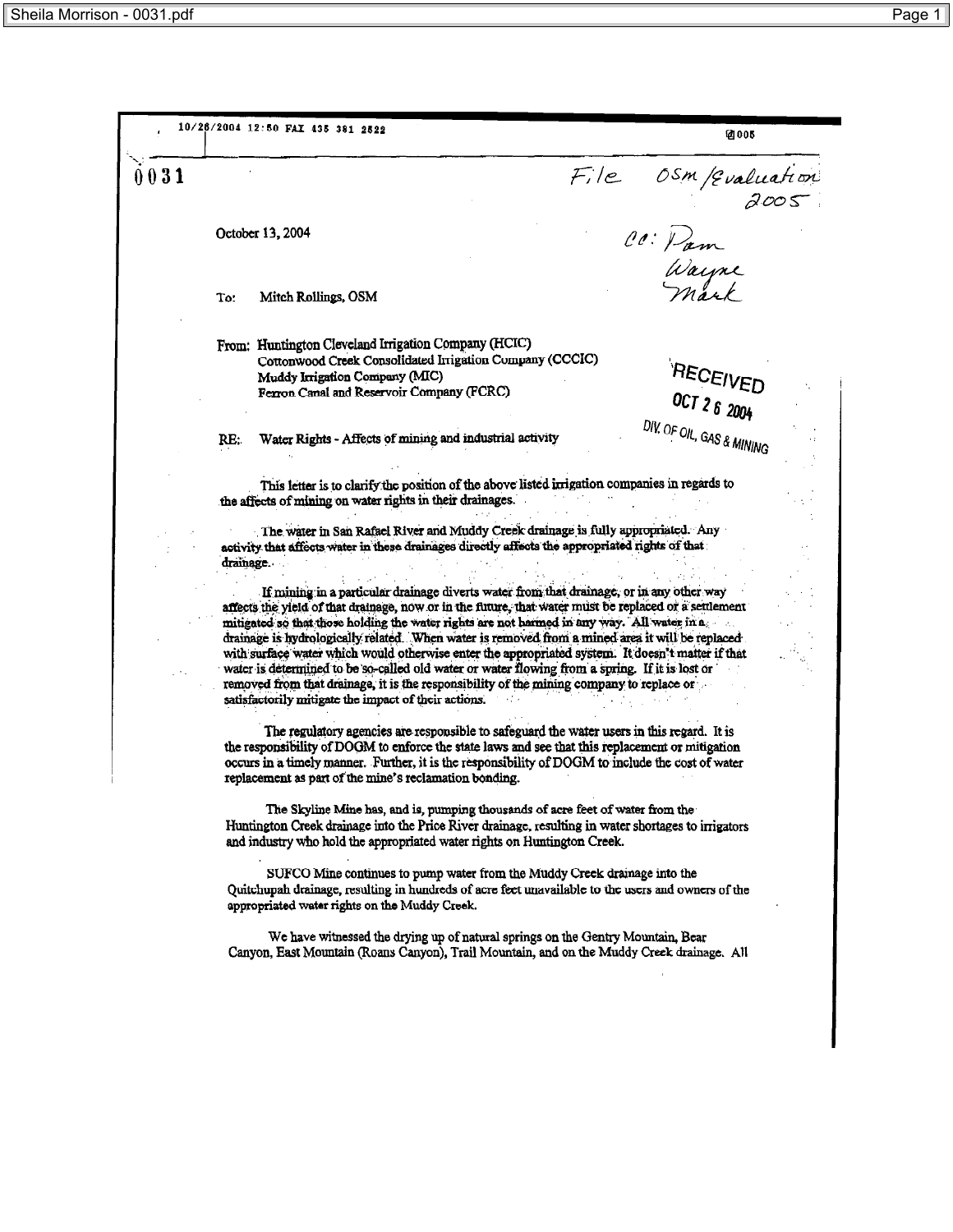10/20/2004 12:50 FAX 435 381 2522 **VA 006** of these areas are underlaid by miles of mined tunnels and subsidence due to long wall mining. We have observed proposals by the mining industry to place the water back into its proper drainage blocked by the U.S. Forest Service because of water quality issues. The State Engineer has avoided involvement even when vast quantities of water flow from the mine portal and/or discharge points and run into drainages which had previously contained much less water. We have seen a quagmire of Federal and State regulations running in conflict, and to the detriment of the water rights on our drainages.  $\cdot$  1 It is our position that the regulating agencies have been derelict in their responsibility to protect this important resource on which our communities and our livelihood depend. We request that OSM investigate this ever growing problem and offer a plan of relief to the water users of Emery County. In order to prevent costly litigation, we are willing to participate in any conference that you may arrange. We request that any such meetings be held in the Emery County Court House in Castle Dale. Sincerely, нске MIC President FCRC President **Brad Johnson** cc: **Emery County Commissioners** Emery County Public Land Committee Kent Peterson, DOGM Board Jerry Olds, State Engineer Mark Page, State Engineer Lowell Braxton, DOGM Susan White, DOGM Mary Ann Wright, DOGM  $\overline{2}$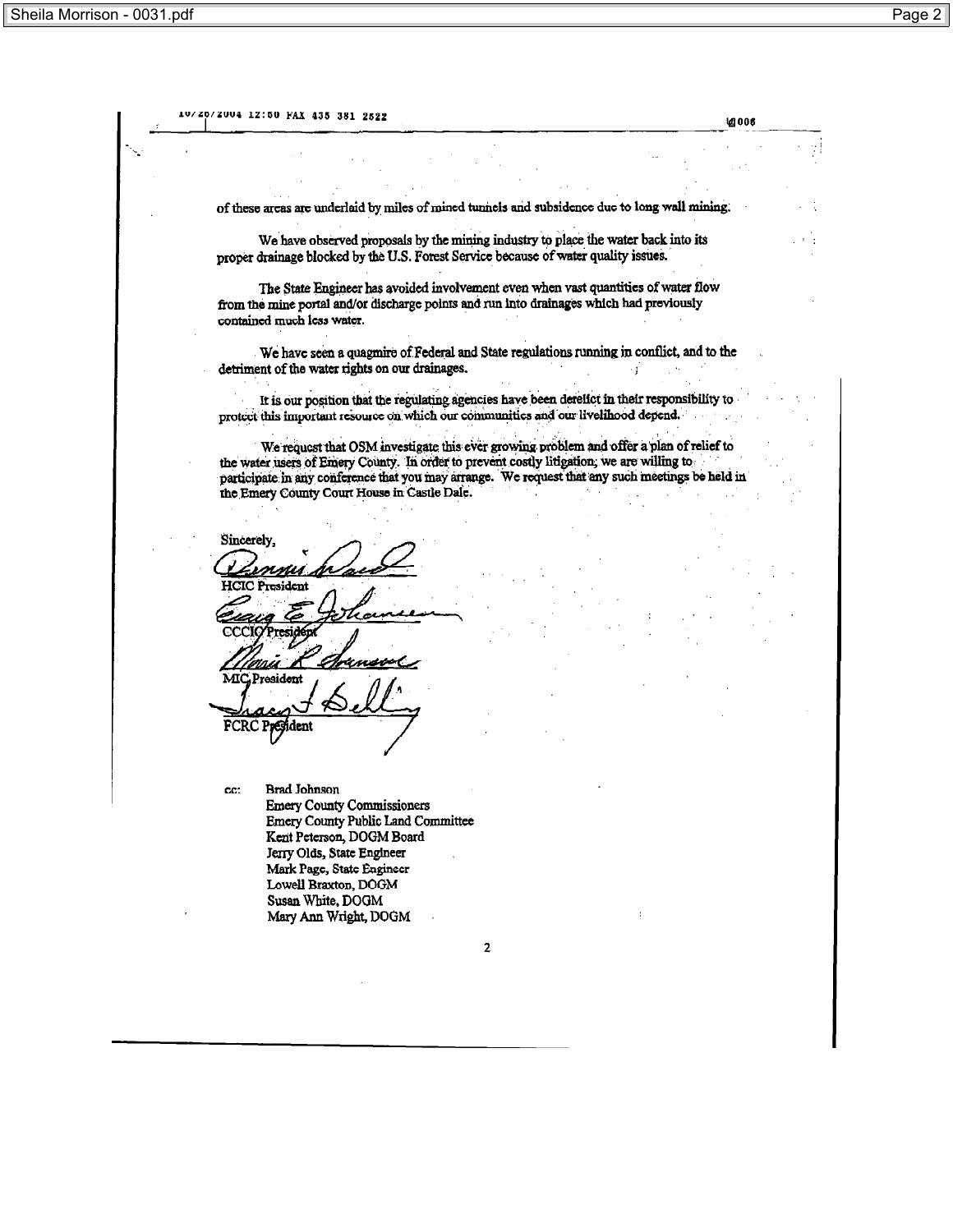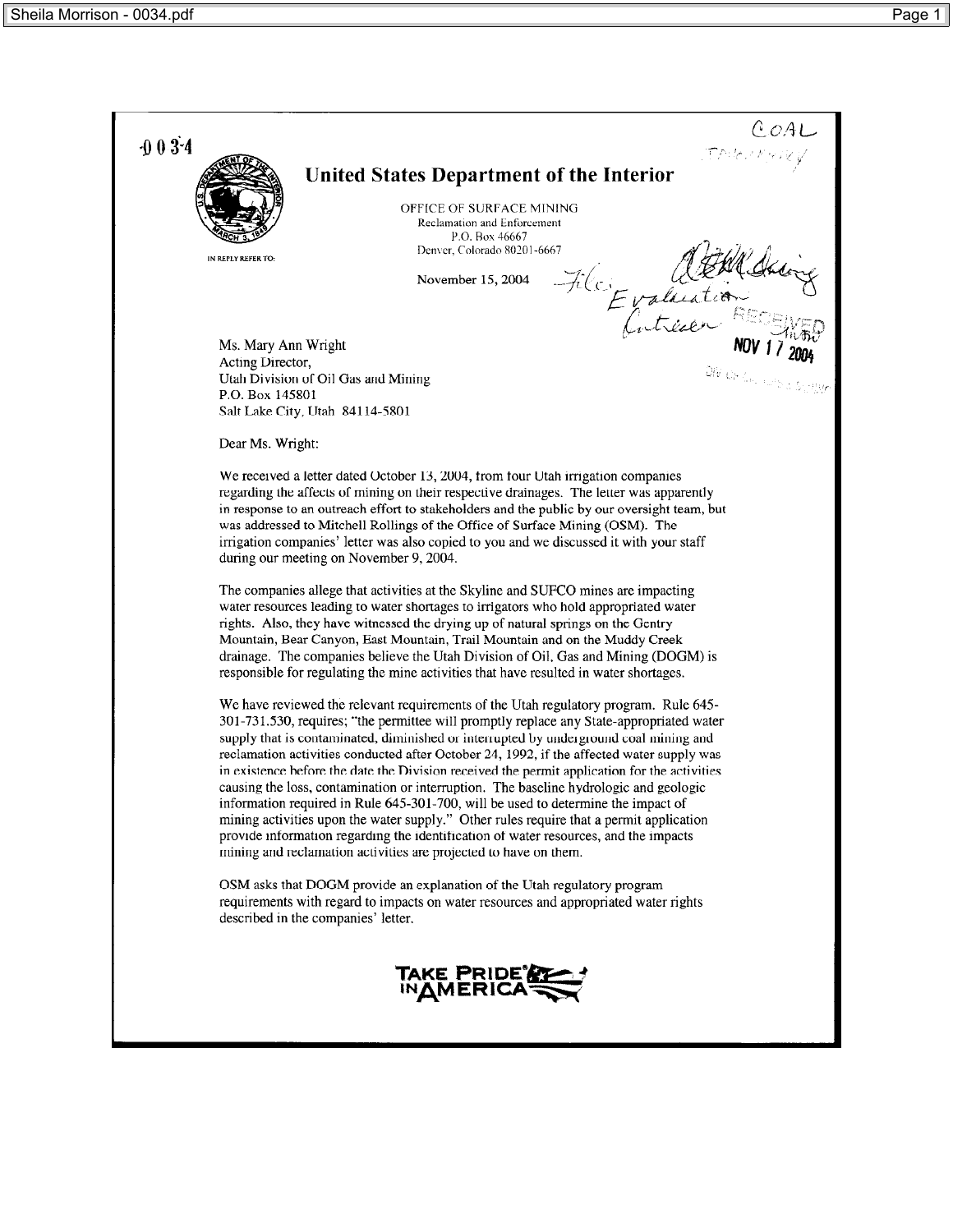Please provide a written response by December 1, 2004, so that we can respond to the irrigation companies. Your staff indicated it would arrange for a meeting with the companies and OSM to discuss the potential impacts on follow our receipt of your response.

Sincerely,

James Fulton

James Fulton Chief, Denver Field Division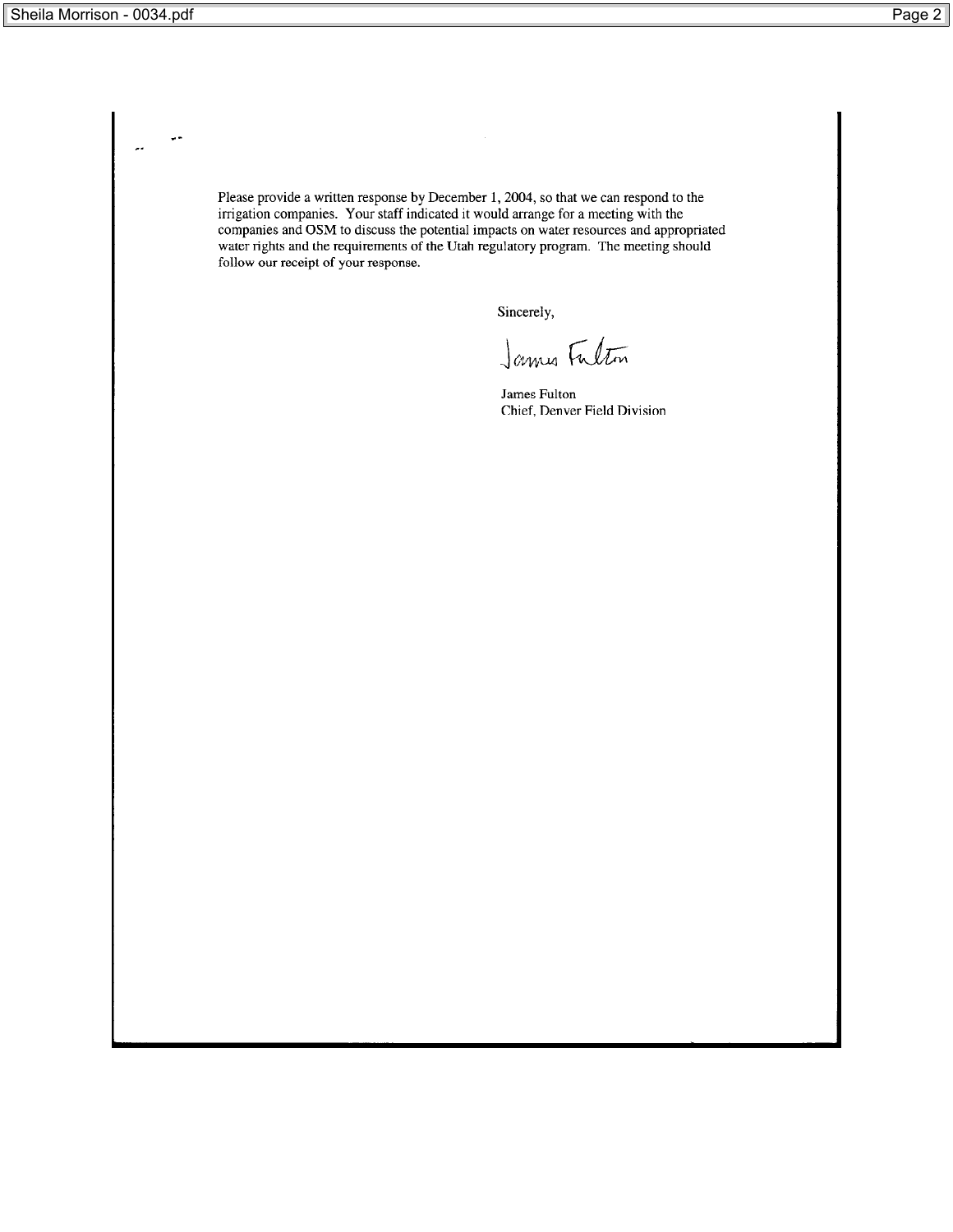$[0.74 \pm 10^{-1}]$  in Table 10  $^{\circ}$  FM  $^{\circ}$ 

 $.0042$ 



State of Utah

Department of **Natural Resources** 

ROBERT L. MORGAN .<br>Executive Director

Division of Oil, Gas & Mining

LOWELL P. BRAXTON Division Director

**OLENE S. WALKER** Governor

**GAYLE F. McKEACHNIE** ınt Governoi

December 1, 2004

James Fulton, Chief Office of Surface Mining Reclamation & Enforcement Denver Field Division P.O. Box 46667 Denver, Colorado 80201-6667

Re: Response to 2004 Public Outreach Letter

Dear Mr. Fulton:

This letter is in response to your letter dated November 15, 2004. The Office of Surface Mining (OSM) has asked for the Division of Oil, Gas and Mining (OGM) to provide an explanation of Utah's regulatory program requirements regarding impacts of coal mining on water resources and appropriated water rights as described in the four irrigation companies' letter dated October 13, 2004. We hope the following discussion will provide the explanation requested.

Utah's regulatory program requires all coal mining operations to implement a surface and groundwater monitoring program as a condition of mining. These monitoring programs are used by OGM staff hydrologists and the Operator to assess coal mining and reclamation activity and its effect upon the quality and quantity of surface and ground water in the permit and adjacent areas. The Mining and Reclamation Plan (MRP) must contain a map of all water sources and describe the associated water rights (R645-724.100). Quantity of water is part of the water right description.

The Probable Hydrologic Consequences (PHC) determination (R645-301-728) requires an Operator to make a finding as to whether or not underground coal mining and reclamation activities conducted after October 24, 1992 may result in contamination, diminution or interruption of State-appropriated water. The Division reviews the PHC determination to ascertain if it and any subsequent remediation plans are based on sufficient information. In a separate action, the Division makes a finding in the Cumulative Hydrologic Impact Assessment (CHIA) as to whether or not the proposed coal mining and reclamation operation has been designed to prevent material damage to the hydrologic balance outside the permit area.

1594 West North Temple, Suite 1210, PO Box 145801, Salt Lake City, UT 84114-5801 telephone (801) 538-5340 · facsimile (801) 359-3940 · TTY (801) 538-7458 · www.ogm.utah.gov

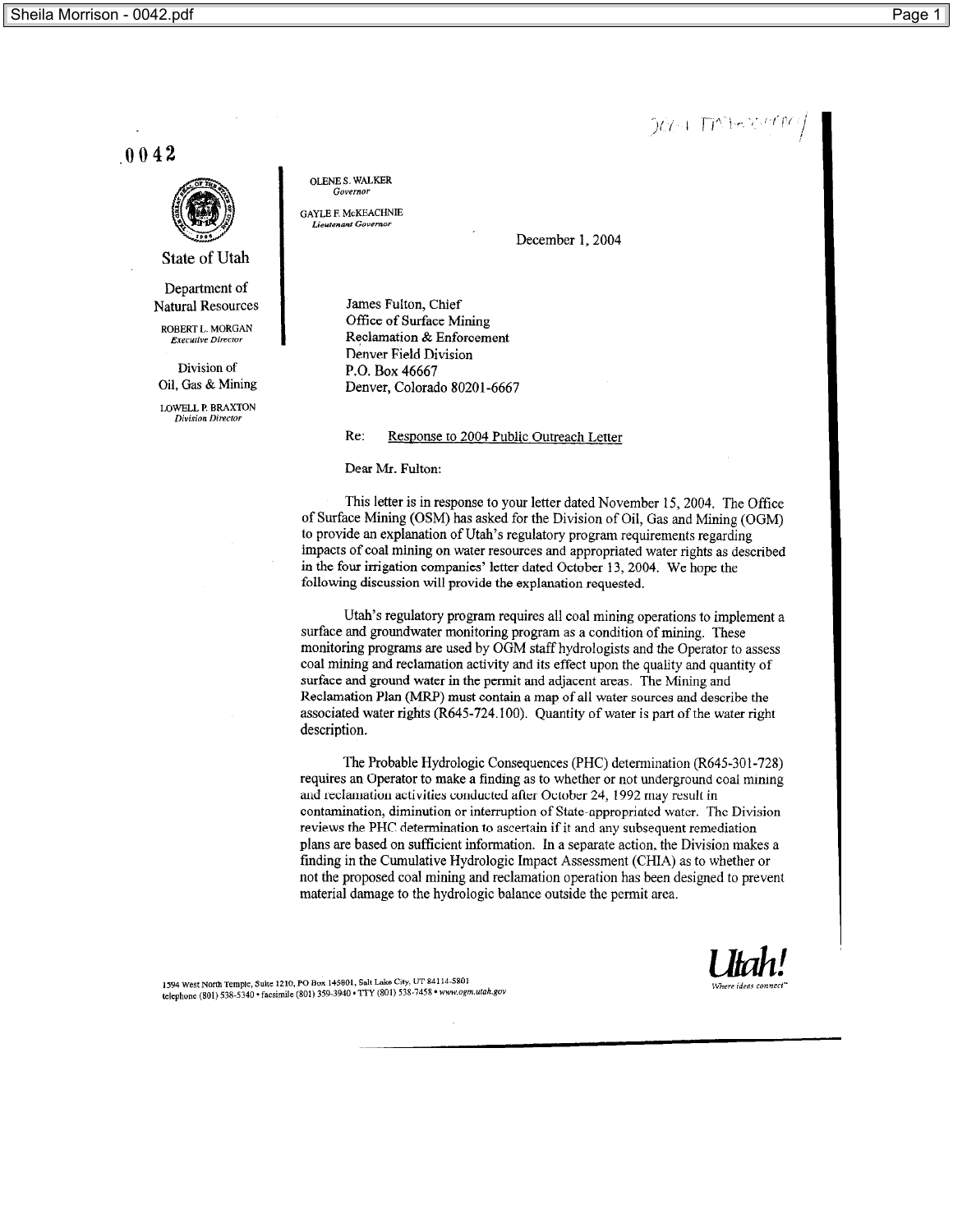Page 2 James Fulton December 1, 2004

In the Wasatch Plateau coal mining areas of Utah (the locale of the irrigation companies), ground water is found principally in two configurations: 1) in numerous small, localized perched systems and 2) in the coal seams and adjacent rocks of the lower Blackhawk Formation and the underlying Star Point Sandstone. Most of the water intercepted during coal mining flows from the roof of the mine, this indicates that the water has been stored in perched, discontinuous channel sandstone lenses in the Blackhawk Formation. When these channels are intercepted during mining, the sandstone lenses drain water for a few weeks and eventually cease to flow. This characteristic infers water sources are limited in size. Water is also encountered in saturated fractures or faults in the Star Point Sandstone and seeps up through the floor of the mine. Both of these examples of ground water interception indicate a limited interconnectivity to surface waters.

The Division of Water Rights is the water rights authority in the state of Utah (UCA 73-3-2-1.1). Baseline hydrologic and geologic information is used to determine the impact of mining activities upon the water supply (R645-301-731.530). Staff hydrologists review the water monitoring data quarterly and provide timely written findings regarding any trends or changes and impacts of mining on the hydrologic balance. The permittee is required to replace any State-appropriated water supply that is contaminated, diminished or interrupted by underground coal mining activities.

The letter to OSM dated October 13, 2004, from the four irrigation companies, claims that the Skyline and SUFCO mines are depleting their water resources and ask for replacement or mitigation. Based on the continued water monitoring data submitted by the mines and analyzed by the Division we have been unable to detect any loss, contamination or interruption to streams, springs, or wells that cannot be explained by the ongoing five-year drought. The Division believes that until an observed change in water quantity or quality is detected by OGM, or that data is presented by the irrigation companies the mines cannot be required to replace the water.

Subsequent to the letter from the irrigation companies, the Division met with the Division of Water Rights and discussed the issue of State appropriated water, interbasin diversion of mine water, and "old" and "new" water. The Division of Water Rights position is that there is no "old" or "new" water and that unless otherwise demonstrated, all groundwater is tributary to the surface waters within the watershed. As a result, the Division is re-examining its regulations to determine if the rules regarding water replacement apply even if the water monitoring data cannot detect a loss.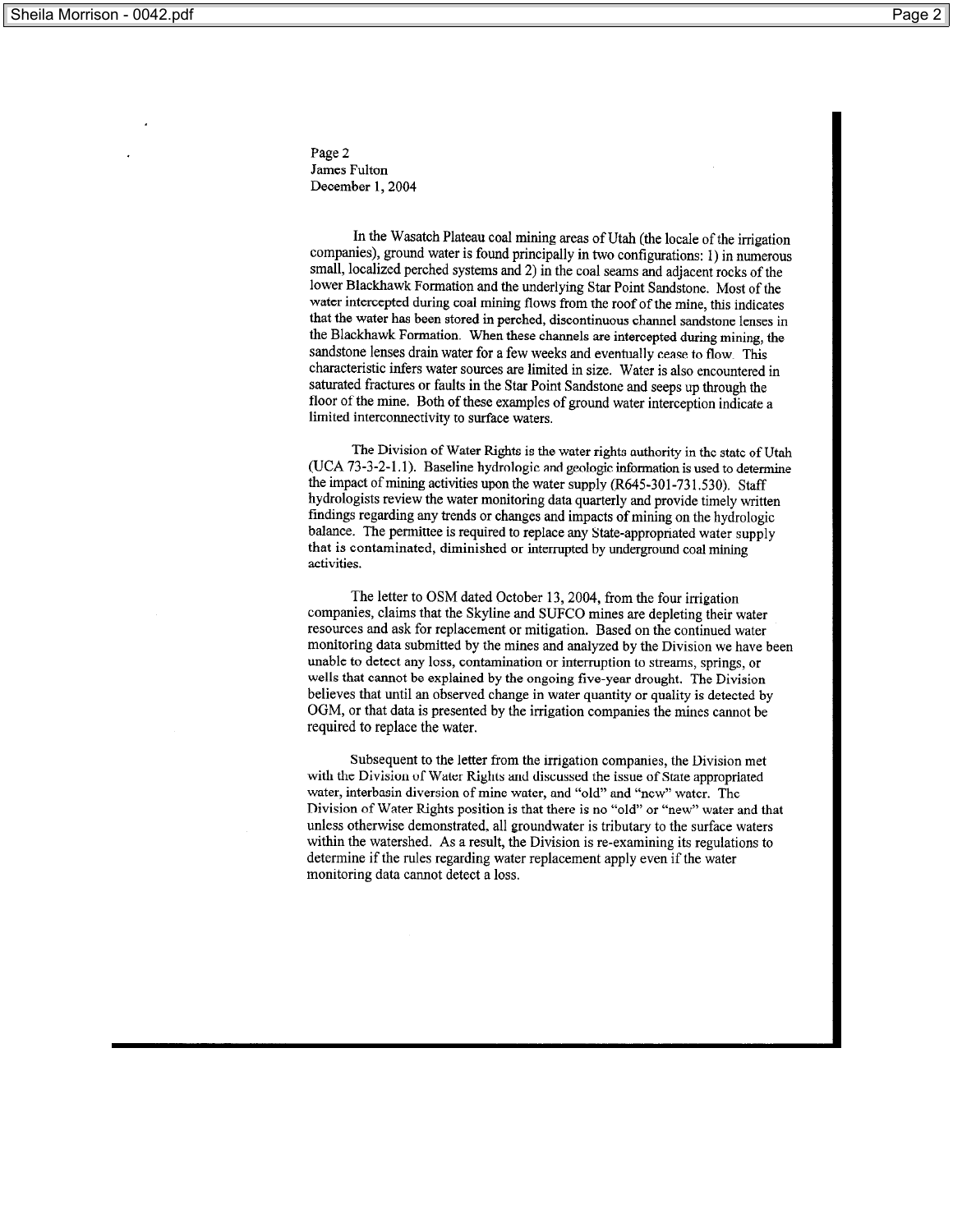Page 3 James Fulton December 1, 2004

The irrigation companies of Emery County also allege that the drying up of natural springs on the Gentry Mountain, Bear Canyon, East Mountain, Trail Mountain and the Muddy Creek drainage is directly linked to coal mining in the area. In general, the Division has not been able to detect any loss, contamination or interruption of State-appropriated water rights to streams, springs, or wells in these areas that cannot be explained by the continued drought. However, the areas of alleged impacts are large and the Division will continue to meet and work with the irrigation companies to obtain specific locations of affected springs.

The irrigation companies requested a meeting to discuss these issues and the Division will arrange for such a meeting in the near future. Thank you for the opportunity to explain the Division's implementation of the Utah Coal regulations.

Sincerely, Mary Ann Wright

Acting Director

vs cc:

Susan White Mark Mesch Mitch Rollings Mark Page Dennis Ward Craig Johansen Morris Sorensen Tracy Behling<br>P:\GROUPS\MINES\WP\OSM\Response to 2004.DOC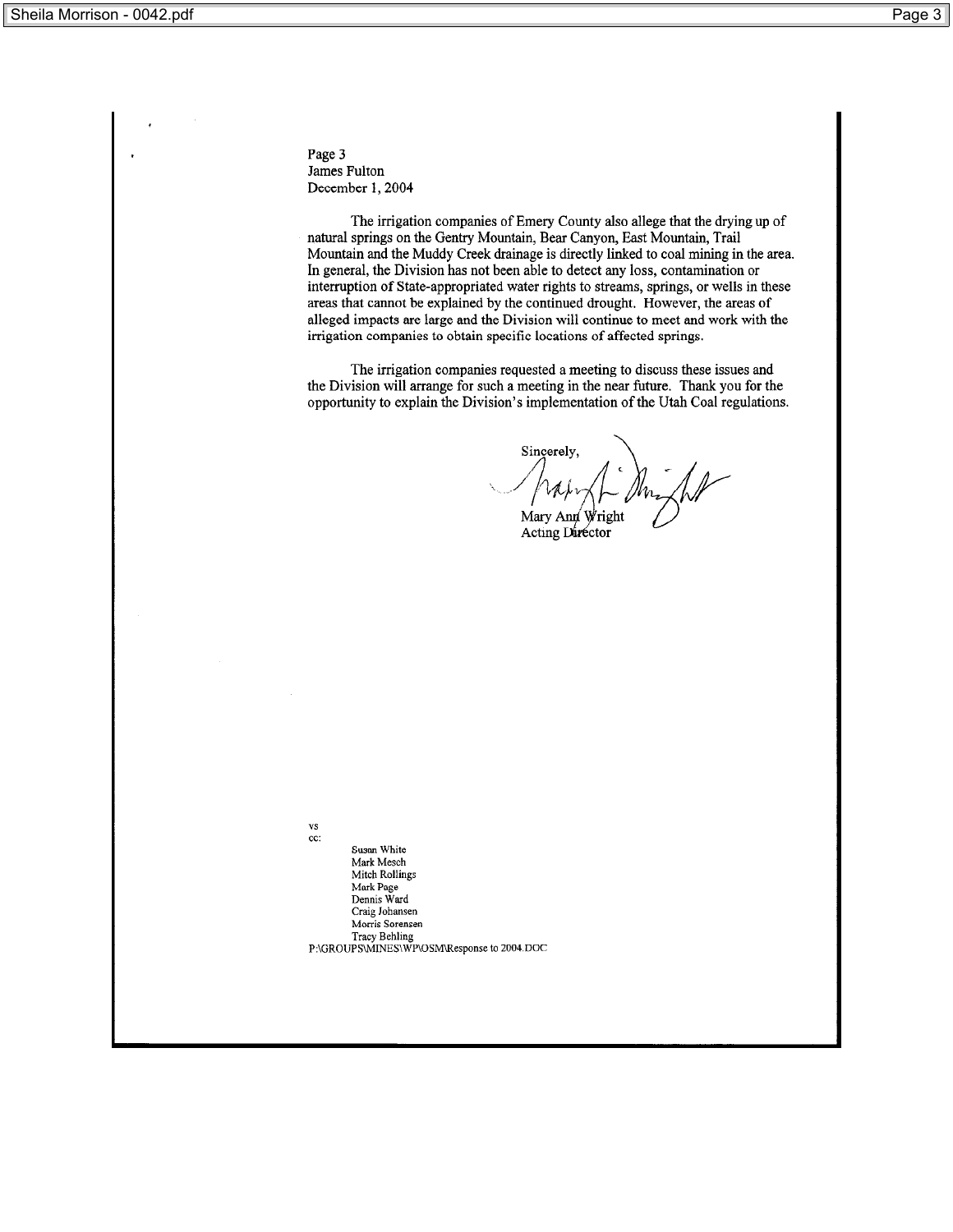Sheila Morrison - Letters Page 1

**From:** "James Fulton" <jfulton@osmre.gov> **To:** <MARKMESCH@utah.gov>, <PAM GRUBAUGHLITTIG@utah.gov>, <SUSANWHITE@utah.gov> **Date:** 11/15/2004 10:45:21 AM **Subject:** Letters

The attached letters are in the mail.

**CC:** "Henry Austin" <HAUSTIN@osmre.gov>, "Howard Strand" <HSTRAND@osmre.gov>, "Tonya Buckmaster" <Tbuckmas@osmre.gov>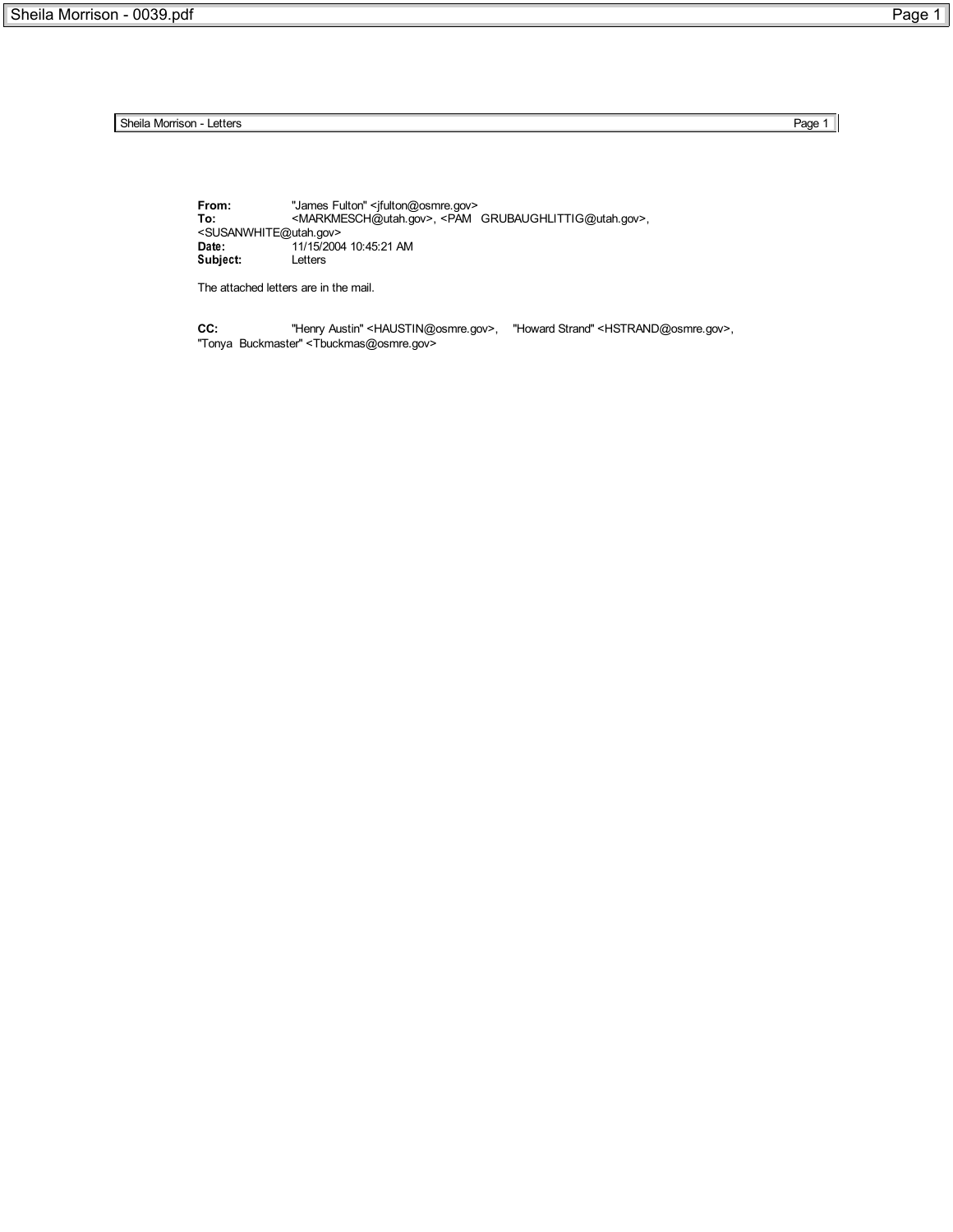Sheila Morrison - UTAH.11.12REV.doc Page 1

Ms. Mary Ann Wright Acting Director, Utah Division of Oil Gas and Mining P.O. Box 145801 Salt Lake City, Utah 84114-5801

Dear Ms. Wright:

We received a letter dated October 13, 2004, from four Utah irrigation companies regarding the affects of mining on their respective drainages. The letter was apparently in response to an outreach effort to stakeholders and the publ ic by our oversight team, but was addressed to Mitchell Rollings of the Office of Surface Mining (OSM). The irrigation companies' letter was also copied to you and we discussed it with your staff during our meeting on November 9, 2004.

The companies allege that activities at th e Skyline and SUFCO mines are impacting water resources leading to water shortages to irrigators who hold appropriated water rights. Also, they have witnessed the drying up of natural springs on the Gentry Mountain, Bear Canyon, East Mountain, Trail Mountain and on the Muddy Creek drainage. The companies believe the Utah Division of Oil, Gas and Mining (DOGM) is responsible for regulating the mine activities that have resulted in water shortages.

We have reviewed the relevant requirements of the Utah regulatory program. Rule 645- 301-731.530, requires; "the permittee will pr omptly replace any State-appropriated water supply that is contaminated, diminished or interrupted by underground coal mining and reclamation activities conducted after October 24, 1992, if the affected water supply was in existence before the date the Division received the permit application for the activities causing the loss, contamination or interruption. The baseline hydrologic and geologic information required in Rule 645-301-700, will be used to determine the impact of mining activities upon the water supply." Other rules require that a permit application provide information regarding the identifi cation of water resources, and the impacts mining and reclamation activities are projected to have on them.

OSM asks that DOGM provide an explan ation of the Utah regulatory program requirements with regard to impacts on water resources and appropriated water rights described in the companies' letter.

Please provide a written response by December 1, 2004, so that we can respond to the irrigation companies. Your staff indicated it would arrange for a meeting with the companies and OSM to discuss the potential im pacts on water resour ces and appropriated water rights and the requirements of the Utah regulatory program. The meeting should follow our receipt of your response.

Sincerely,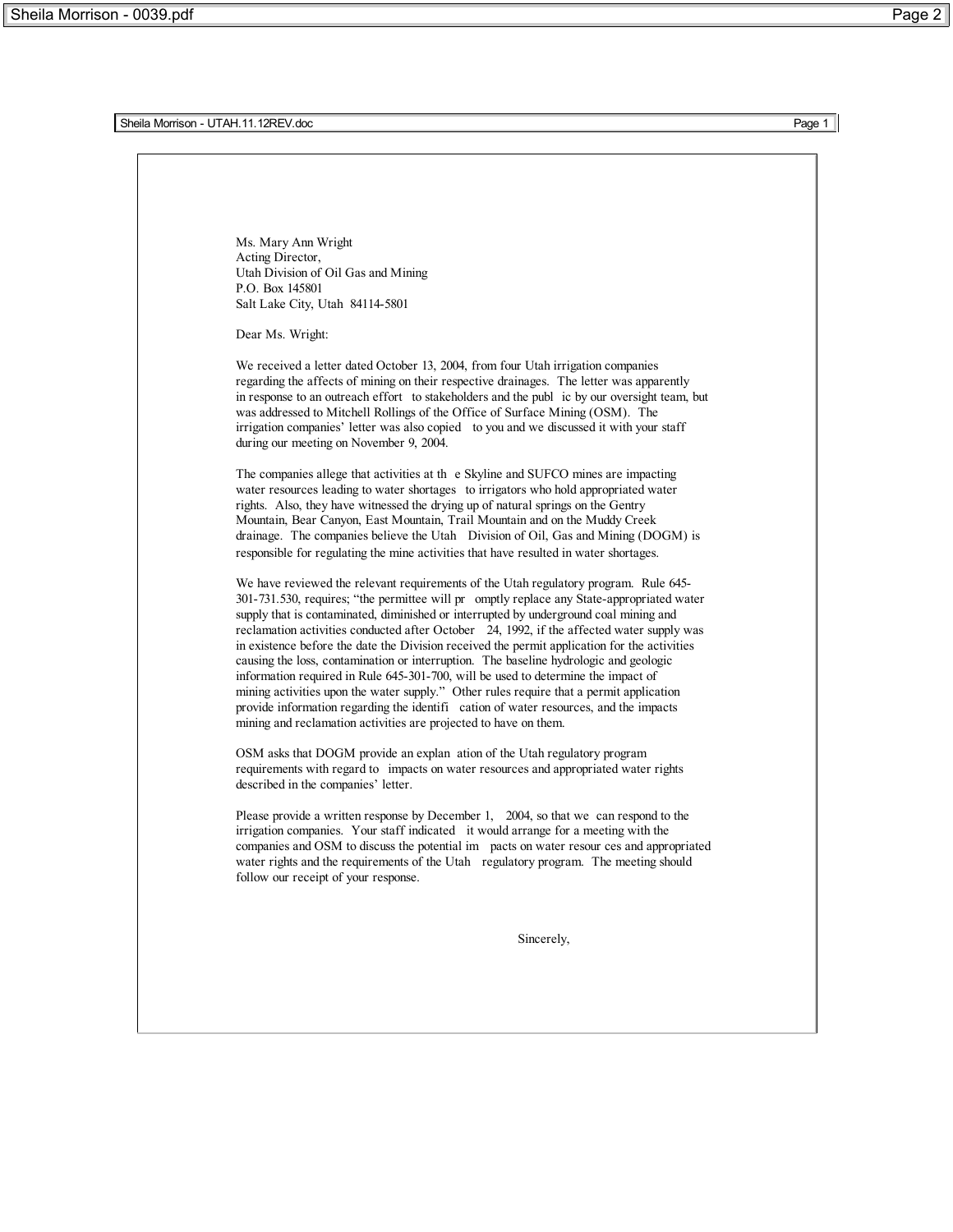Sheila Morrison - UTAH.11.12REV.doc Page 2

| James Fulton                 |
|------------------------------|
|                              |
| Chief, Denver Field Division |
|                              |
|                              |
|                              |
|                              |
|                              |
|                              |
|                              |
|                              |
|                              |
|                              |
|                              |
|                              |
|                              |
|                              |
|                              |
|                              |
|                              |
|                              |
|                              |
|                              |
|                              |
|                              |
|                              |
|                              |
|                              |
|                              |
|                              |
|                              |
|                              |
|                              |
|                              |
|                              |
|                              |
|                              |
|                              |
|                              |
|                              |
|                              |
|                              |
|                              |
|                              |
|                              |
|                              |
|                              |
|                              |
|                              |
|                              |
|                              |
|                              |
|                              |
|                              |
|                              |
|                              |
|                              |
|                              |
|                              |
|                              |
|                              |
|                              |
|                              |
|                              |
|                              |
|                              |
|                              |
|                              |
|                              |
|                              |
|                              |
|                              |
|                              |
|                              |
|                              |
|                              |
|                              |
|                              |
|                              |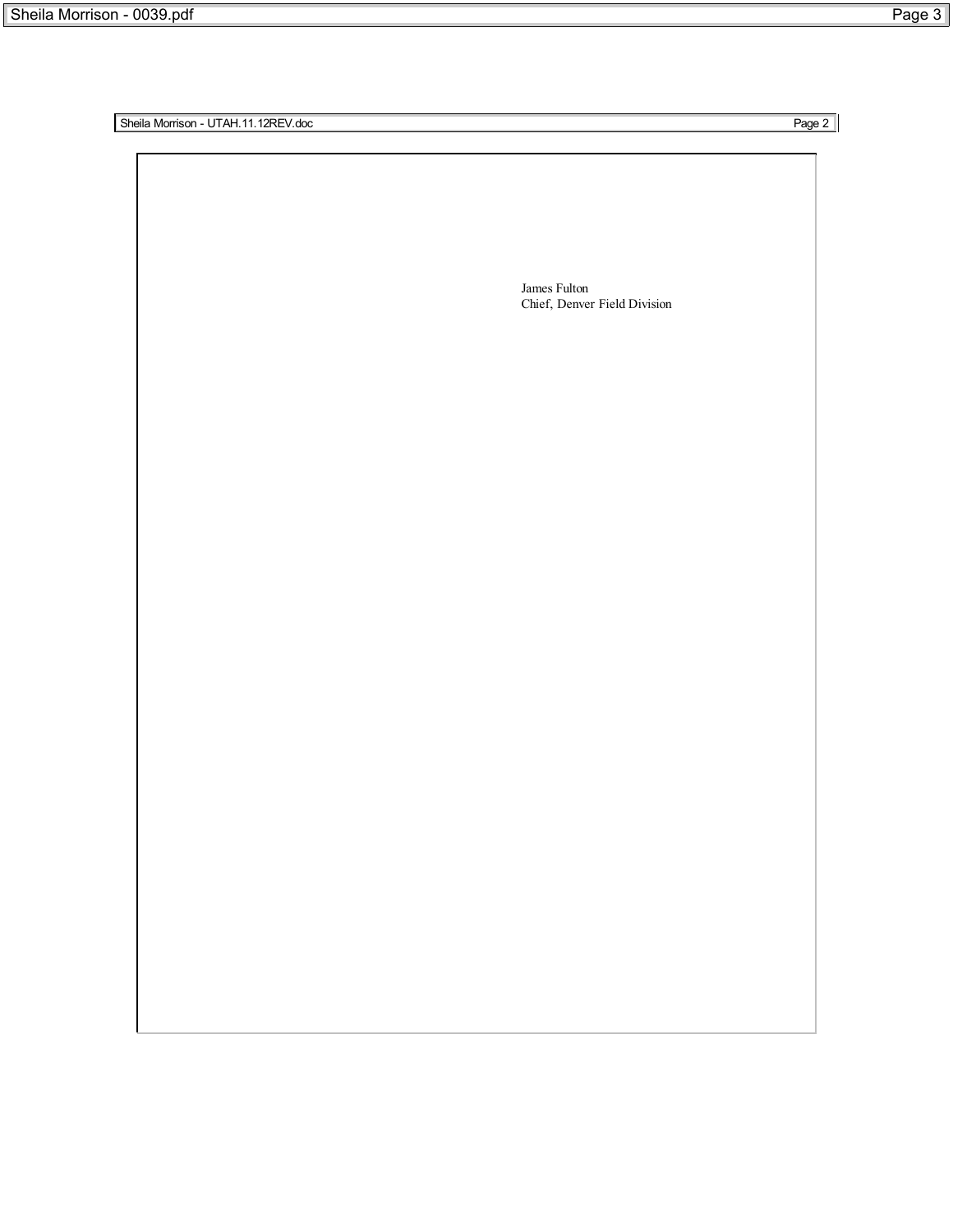Sheila Morrison - Utahmitch.doc **Page 1** 

November 15, 2004

Mr. Dennis Ward, President Huntington Cleveland Irrigation Company P.O. Box 327 Huntington, UT 84528

Mr. Craig Johansen, President Cottonwood Creek Consolid ated Irrigation Company P.O. Box 678 Orangeville, UT 84537

Mr. Morris Sorensen, President Muddy Irrigation Company Emery, UT 84522

Mr. Tracy Behling, President Ferron Canal and Reservoir Company Ferron, UT 84523

Subject: Response to 2004 Public Outreach Letter

Dear Sirs,

The Department of the Interior, Office of Surface Mining Reclamation and Enforcement (OSM) received your letter dated October 13 via fax from the State of Utah, Division of Oil, Gas, and Mining (DOGM) on October 27. We appreciate you taking the time to outline your concerns in response to the pu blic outreach letter you received from OSM and DOGM.

OSM has reviewed your letter and has had some initial discussions with DOGM concerning the subject of water intercepted by the underground mining operations you reference. For your information, the attached copy of a letter from OSM to DOGM requests additional information regarding th e mining permit application's identification of water resources, water rights, and mining im pacts of water rights with regard to the requirements of the Utah regulatory program.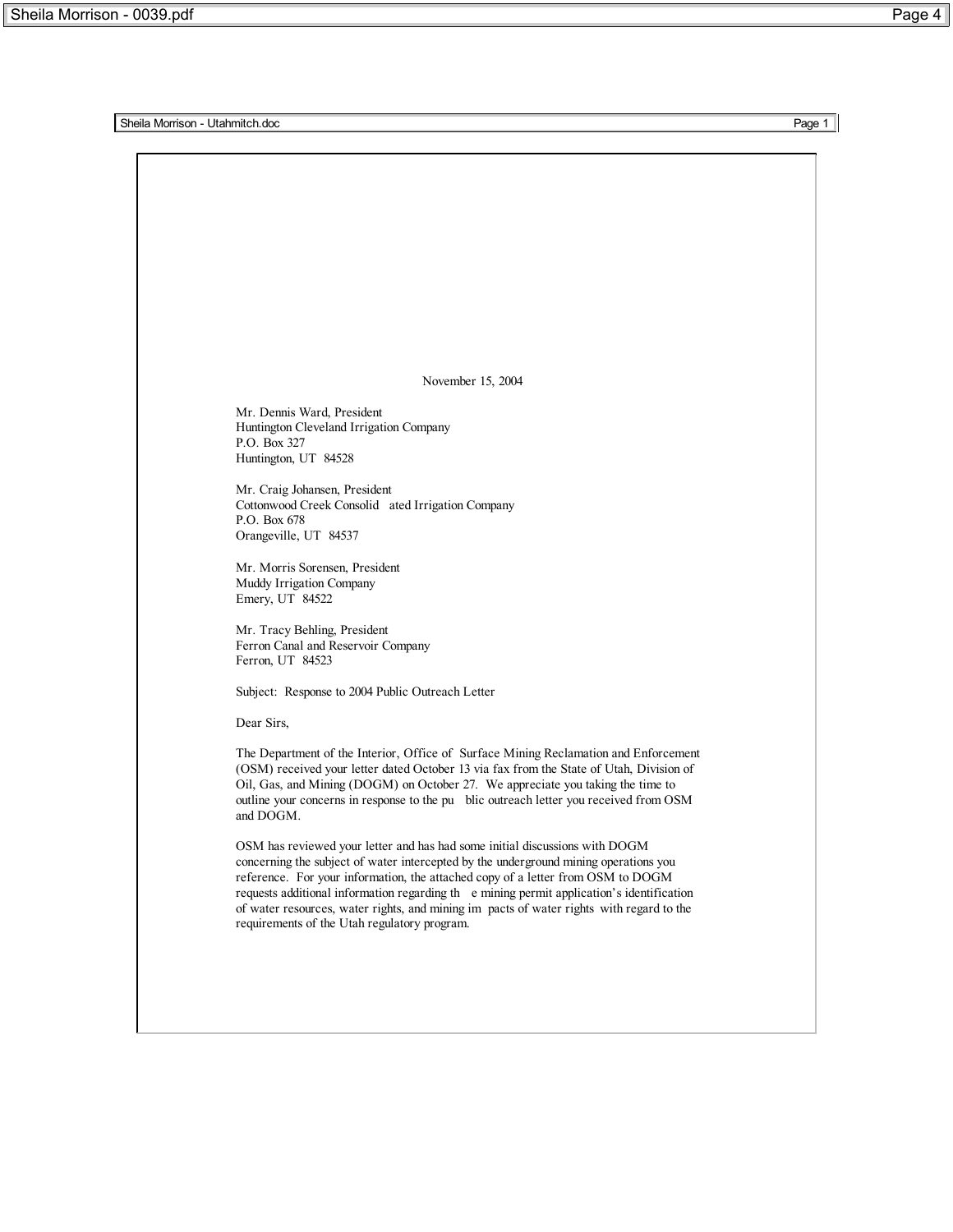**Sheila Morrison - Utahmitch.doc** Page 2 DOGM has indicated it will arrange a meetin g with you with our involvement once they have responded to our letter. Thank you for your interest and for expressing your concerns. Respectfully, Mitchell S. Rollings Regulatory Program Specialist Attachment: OSM letter to DOGM dated 11/15/04 CC: Mark Mesch, DOGM Susan White, DOGM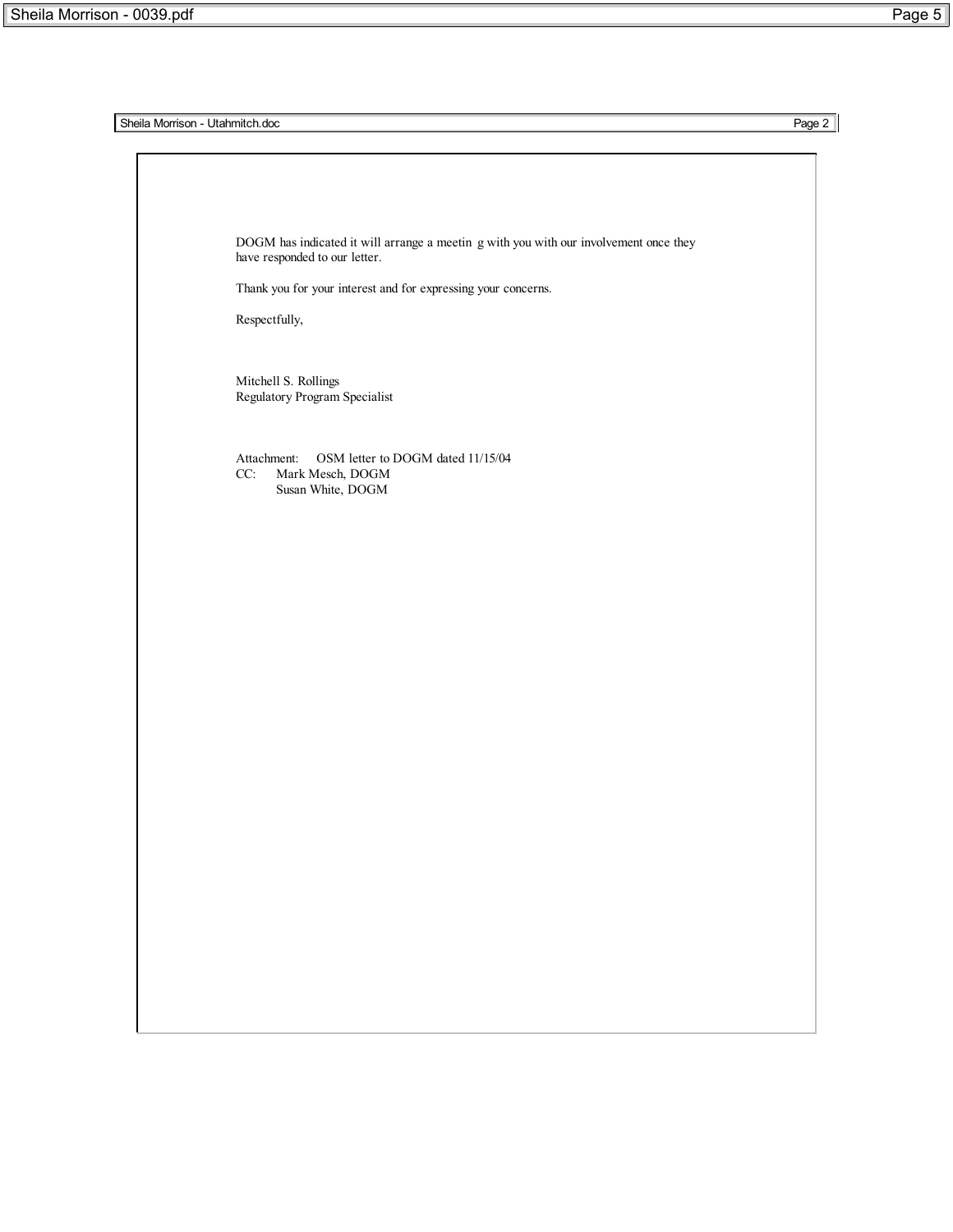

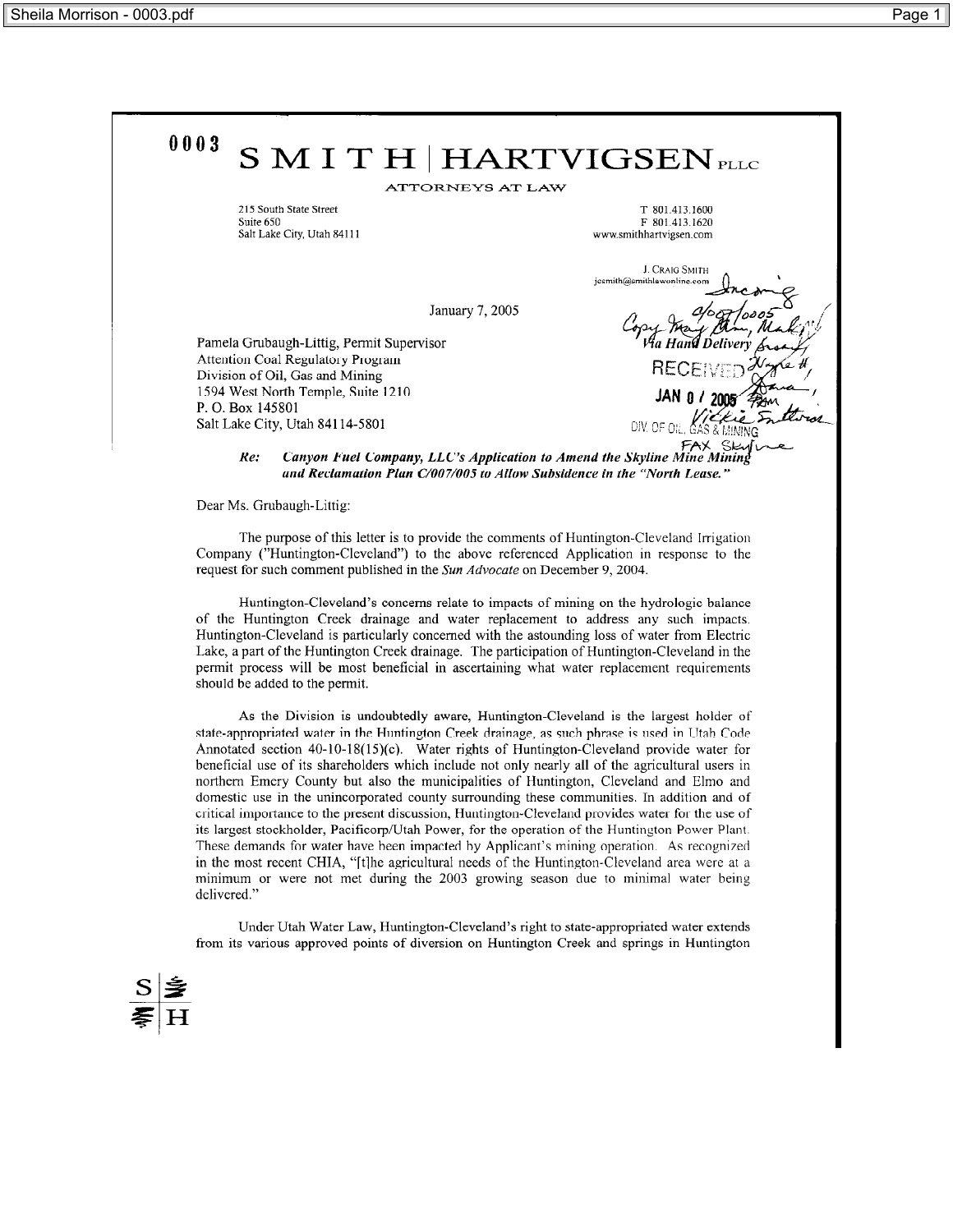Letter to Pam Grubaugh-Littig January 7, 2005 Page 2 of 5

Canyon to the "farthest limits of the watershed." See College Irrigation Co. v. Logan River & Black Smith Fork Irrigation Co., 780 P.2d 1241, 1244 (Utah 1989); Richlands Irrigation Co. v. Westview Irrigation Co., 80 P.2d 458, 465 (Utah 1938). Thus all of the surface and underground water which feeds various springs, seeps in the Huntington Creek drainage, and gaining portions of Huntington Creek are part of Huntington-Cleveland's state-appropriated water. Such area of water right extends into permit areas of the Skyline Mine. Even though the proposed amendment appears to change only areas underlying the Price River Basin, there remains potential for impacts to the critical balance between river basins. In short, Huntington-Cleveland is concerned with the possibility of additional interbasin exchange—specifically, loss of Huntington Creek water into the Price River Drainage.

Huntington-Cleveland does not oppose continued mining by Applicant in the North Lease, so long as such mining as well as mining and reclamation within the remaining permit area can be accomplished without affecting the hydrologic balance and causing any unaddressed contamination, diminution or interruption of State Appropriated water for which Huntington-Cleveland holds the right. See Utah Code Ann.  $\S$  40-10-18(15)(c). Huntington-Cleveland believes that, given the studies showing mining-related losses to Electric Lake, it is necessary to update and revise the current PHC and CHIA to acknowledge the hydrologic impact of mining in the Skyline Mine permit area and to provide suitable water replacement provisions. The current versions of the PHC and the CHIA seek to explain away any connection between the large minewater inflows starting in 1999 (and intensifying in 2001 and 2002) and the drastic loss of water from Electric Lake. However, the position that there is no connection is unreasonable given the substantial evidence to the contrary.

Although this comment letter is not intended to give an exhaustive history or analysis of the water issues surrounding Skyline Mine,<sup>1</sup> Huntington-Cleveland would like to briefly set forth the evidence which it believes mandates amendment of the current PHC and CHIA. As a preliminary matter, the loss of water from Electric Lake may only be a perceptible manifestation of water loss from other sources. Applicant and DOGM have apparently discounted the possibility of a connection between the increased inflows and the loss of water from Electric Lake for two reasons: first, Pacificorp, the owner of Electric Lake, did not measure the in-flows of Electric Lake directly until 2002; and second, age dating and other tracking methods have not shown a *direct* connection between the water in the mine and surface water. Huntington-Cleveland has no reason to doubt either of these underlying facts. However, these facts are insufficient to outweigh the numerous facts that support the opposite conclusion—that there is in fact a connection.

First, the CHIA states that "it is hard to have complete confidence in the [Pacificorp Report] because the majority of inflow are a 'back-calculation' of data." CHIA, 21 (emphasis added). As an initial matter, the threshold of "complete confidence" is not appropriate. Indeed, it would be difficult to have "complete confidence" in any study, but that does not justify disregarding a study completely. Furthermore, as noted in the Hydrologic Framework of the Skyline Mines Area, by Kravits Geological Services, LLC ("Kravits Report"), most of the

4828-3199-4368.HU608.001

 $<sup>1</sup>$  A more exhaustive analysis is set forth in *Hydrologic Framework of the Skyline Mines Area*, by Kravits</sup> Geological Services, LLC. DOGM received a copy of this report on March 19, 2004.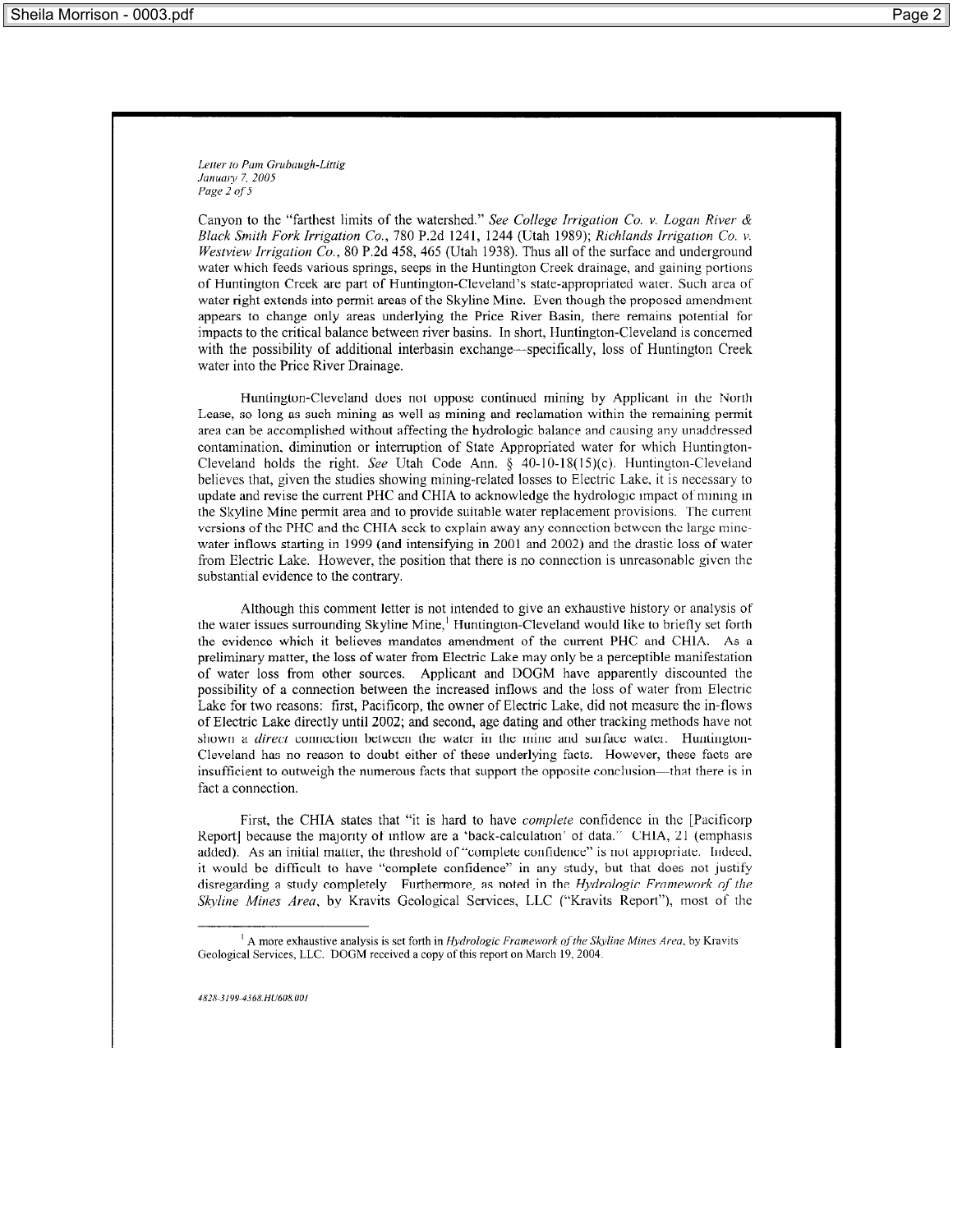Letter to Pam Grubaugh-Littig January 7, 2005 Page 3 of 5

analyses showing adverse impacts on Electric Lake are not based on the back-calculated inflow values. Kravits Report, 12-13. Another analysis compares calculated inflow values to the measured inflow numbers to show the trend of increased error as it relates to pumping and reduced outflow numbers. Thus, there is plenty of evidence of a connection without relying on back-calculated inflow numbers.

Second, both the PHC and the CHIA rely heavily on age dating and other source-tracking analyses to substantiate the conclusion that there is no connection between the mine inflows and surface or near-surface sources. While the conclusion that "no direct conduit exists between the mine and the lake" may be justified based on the data, PHC A-13, the conclusion that there is no connection at all between the mine water and surface water is not justified. By all reports, the source-aquifer is enormous. That being the case, it is entirely reasonable, indeed probable based on the evidence, that a conduit exists to recharge the aquifer at some remote point as aquifer water enters the mine. The correlation between the amount of water pumped from JC1 and JC3 and the increased losses of water from the Lake is strong proof of such a conduit because there would be no such correlation if the aquifer was truly "isolated." See Kravits Report, 7. Due to the size of the aquifer, it may take a long time for dyes or other indicators of surface or nearsurface water to show up in the mine. Furthermore, although the PHC implies that the significant losses in Electric Lake are due to the drought (PHC A-9), the Kravits Report shows that the Lake responses are totally unlike the effects to the Lake during past droughts. Kravits Report, 10. The spurious Lake responses started in 1999, the same time that Skyline Mine was unexpectedly inundated by water—an inundation which underscored the deficiencies of the PHC and CHIA in place at the time which forecasted no such innundation. Though circumstantial, the fact that these events happened at roughly the same time makes a connection more likely than not. Finally, to Huntington-Cleveland's knowledge, neither the mine nor the DOGM has set forth any other potential cause of the radical change in Electric Lake behavior. Thus, the PHC and CHIA conclusion that there is no connection is against the weight of the evidence. There is a connection between surface and near-surface water sources and the mine, and the PHC and CHIA should be amended to recognize that connection.

Ironically, although the CHIA recognizes that "changes in the potentiometric surface [from draining the aquifer] may influence recharge and movement of ground water through the overlying unsaturated zone," the CHIA totally discounts the potential consequences of just such an "influence" by simply concluding that "the potentiometric surface is expected to recover to approximate pre-mining conditions after mining ceases." See CHIA, 58. As noted in the Kravits Report, the post-mining potentiometric surface will likely be more than 400 feet deeper than premining surface at some locations, so the CHIA's ultimate conclusion is severely suspect. See Kravits Report, 19. Furthermore, even if the potentiometric surface were to return to pre-mining levels, there is ample evidence that, currently and over the past 5 years, the mine dewatering has had a significant influence on the movement of surface and underground water. As water is taken from the aquifer, the conclusion is inescapable that water from the Huntington Creek drainage, has been lost to compensate for the lost underground water. Thus, DOGM should act now to ensure replacement of Huntington-Cleveland's water that has been diminished as a result of the Applicant's mining activity.

4828-3199-4368. HU608.001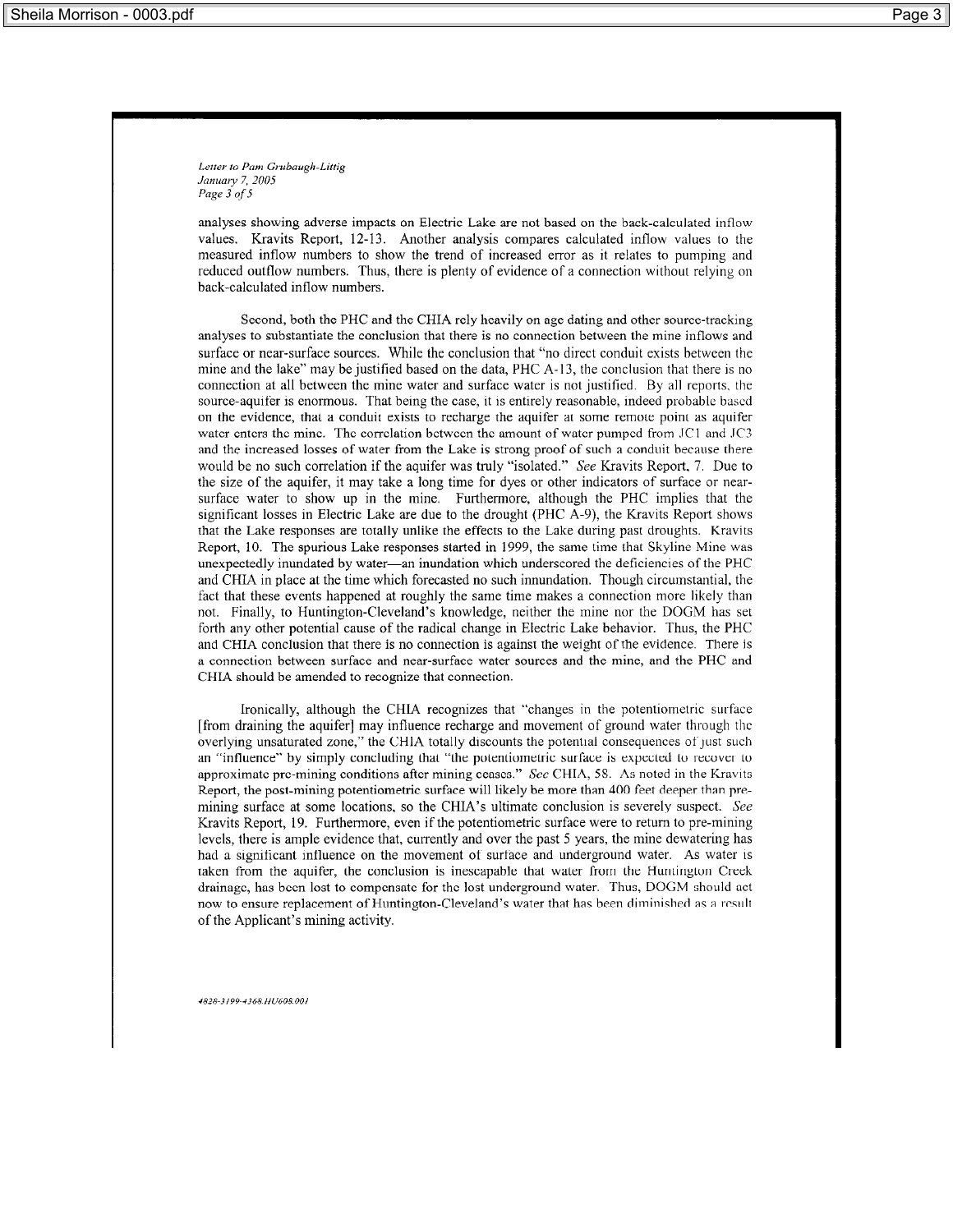Letter to Pam Grubaugh-Littig January 7, 2005 Page 4 of 5

Ultimately, Huntington-Cleveland is looking to the Division, pursuant to the Division's obligations under Utah law, to require the Applicant and Permit Holder to replace water from the Huntington Creek drainage that is contaminated, interrupted, or diminished due to underground Coal Mining. It is our understanding that the Administrative Rules which put into effect Utah Code Ann.  $\S40-10-18(15)(c)$  require that a determination be made if underground mining activities may result in contamination, diminution or interruption of State-Appropriated Water (Rule R645-301-728.350). If there has been contamination, diminution or interruption of State-Appropriated Water, then the Rules require a prompt replacement of such contaminated, diminished or interrupted water supply (Rule R645-301-731.530). As a hydrologic connection between the water encountered in the Skyline Mine and Electric Lake (along with other water sources which feed the Huntington Creek drainage) is evident, Huntington-Cleveland expects the Division to put in place a mechanism to require the Permit Holder to promptly replace the water lost from the Huntington Creek drainage as required by Utah law and Division Rule, including an appropriate adjustment to the bond amount to guarantee such prompt replacement  $(R645-301)$ 525.550).

Much of this comment letter has been directed to the loss of water from Huntington Creek, the aquifer, and Electric Lake. Huntington-Cleveland recognizes that the amendment at issue is apparently remote from Electric Lake. However, this does not mean that the application will not have any effect on the Huntington Creek drainage. First, as you know, subsidence results from removing coal and allowing the overlying material to fall in the missing coal's place. In the process, the overlying material becomes fractured. Groundwater can move more easily, at least initially, through the fractured material. Thus, there is a risk that water from the Huntington Creek drainage will migrate into the newly fractured material and be lost into the Price River Basin. Furthermore, the post-mining potentiometric surface could be further lowered by water flowing to the additional fractured material which was previously virtually impermeable. Thus, there is even more danger of "continued and permanent hydrologic effect upon the local and regional aquifer system." Kravits Report, 19. The potential, additional dangers caused by continued subsidence makes it more critical than ever that the Division provide for protection of the hydrologic balance and water replacement to affected water right holders where appropriate.

Finally, Huntington-Cleveland hereby requests a hearing to resolve these issues and work towards necessary revisions to the PHC/CHIA. Huntington-Cleveland also reserves its rights of appeal of the Permit to the Board of Oil, Gas & Mining.

I appreciate your attention in this important matter. Please feel free to contact me with any questions.

Yours truly,

SMITH HARTVIGSEN, J. Craig\Smith Attorney for Huntington-Gleveland Irrigation Co.

4828-3100-4368. HU608.001